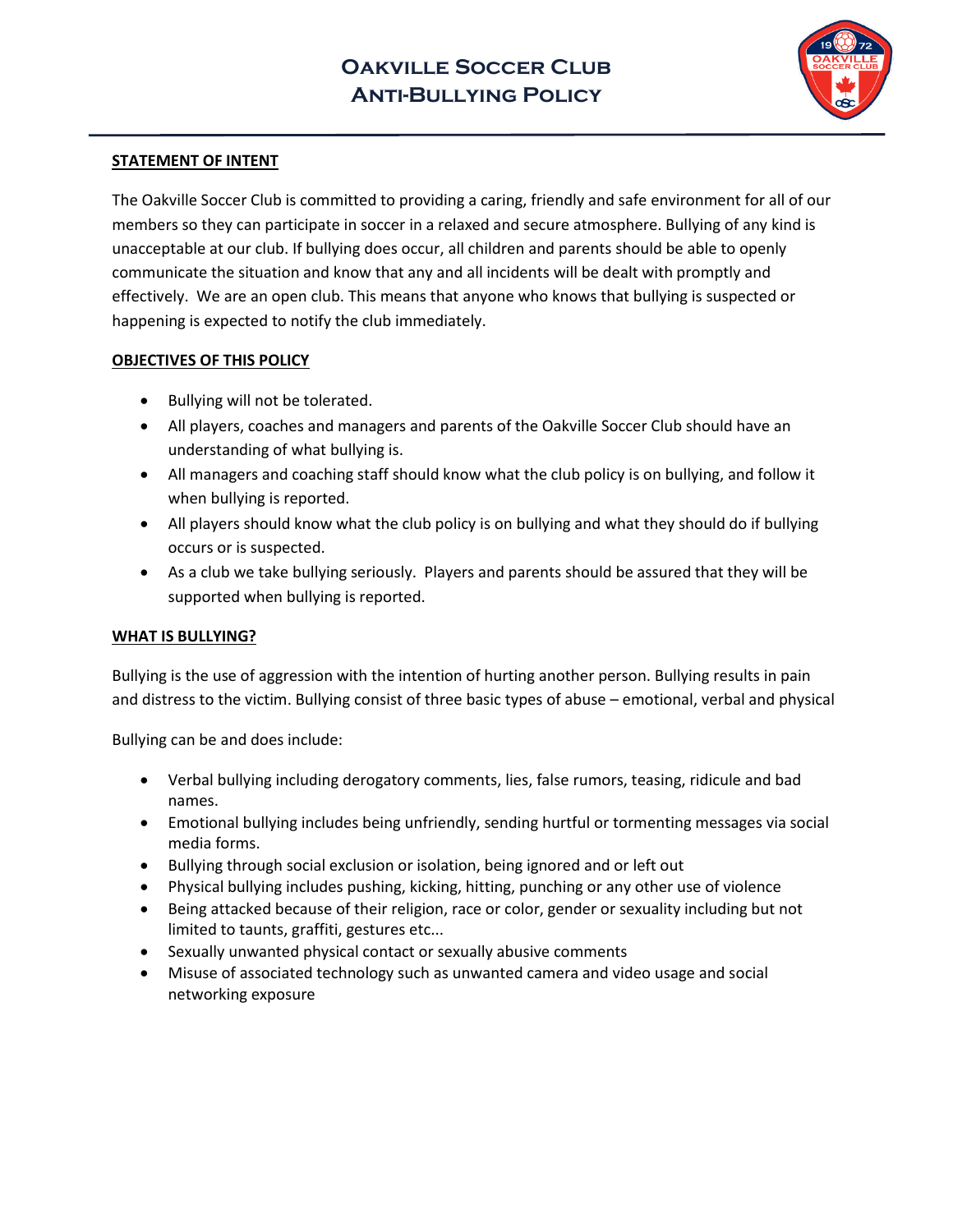# **Oakville Soccer Club Anti-Bullying Policy**



### **SIGNS AND INDICATORS**

A player may indicate he or she is being bullied by signs or behavior, adults should be aware of these possible signs and should investigate if a player:

- Says he or she is being bullied
- Is afraid or unwilling to go to training, practice or games
- Becomes withdrawn anxious, or lacking in confidence
- Feels ill before training sessions
- Is nervous and /or jumpy when a message is received (e.g. text, IM, phone, social network)
- Comes home with clothes torn or training equipment damaged
- Asks for money or starts stealing money (to pay the bully)
- Has unexplained cuts or bruises
- Is frightened to say what's wrong
- Gives improbable excuses for any of the above

In some more severe situations, other indicators can include:

- Cry them-selves to sleep at night or has nightmares
- Becomes aggressive, disruptive or unreasonable
- Is bullying other children or siblings
- Stops eating
- Attempts suicide, runs away or hurts themselves deliberately(self harm)

These signs and behaviors may indicate other problems, but bullying should be considered a possibility and should be investigated.

### **WHY DO PLAYERS SOMETIMES BULLY OTHER PLAYERS?**

Players might bully because:

- They may not have been taught that any form of bullying is unacceptable behavior and will not be condoned by the OSC.
- They think it is fun or funny
- They are lacking in their own self confidence
- They are copying older siblings, friends, parents or even club staff
- They are encouraged to bully by friends
- They themselves have been a victim of bullying